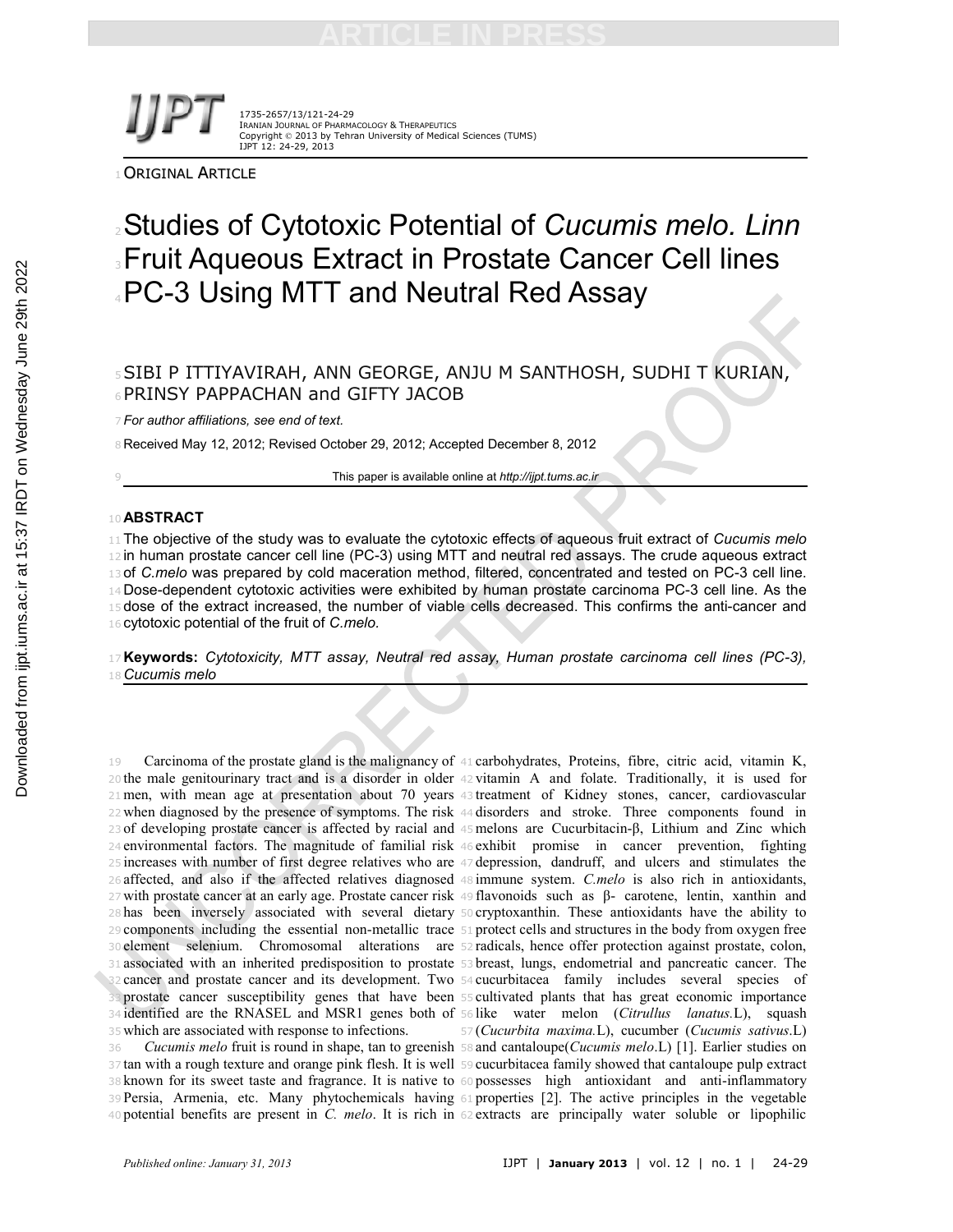### **Effect of** *cucumis* **on prostate cancer** ijpt.tums.ac.ir | **25**

 antioxidant molecule. Most of these plant extracts <sup>117</sup> was mixed with strained liquid, filtered to make a clear contain various amounts of vitamin E and C, Carotenes, <sup>118</sup> liquid and concentrated.

**ARTICLE IN PRESS**

triterpenoids and other flavanoids [3]. For this, these

were used as potential antioxidant prophylactic agents <sup>119</sup>*Phytochemical analysis*

for both health and diseases management [3,4]. The

methanolic seed extract (MECM) of *Cucumis melo*. Var

possess significant antioxidant, anti-inflammatory and

analgesic properties [5], while the fruit extract *C. melo*

 fruit exhibited immunomodulatory activity [6]. Even <sup>123</sup>*Alkaloids-Dragendroff's test* though a large number of compounds were screened for cytotoxicity and anticancer studies, hardly a few lead 74 compounds had shown promising results. Hence, it was thought to identify potential compounds from our 76 traditional ethno-medicinal knowledge for treatment of 77 kidney, urinary and prostate cancer. In the present study, an initial attempt has made for to scientifically 79 evaluate its anticancer effects. The main aim of the<sup>1</sup> 80 study is to evaluate the cytotoxic effects of aqueous fruit

#### **MATERIALS AND METHODS**

(PC-3) using MTT and neutral red assays.

#### *Plant material*

 *C. melo* fruits were collected from local fruit stall Cherthala, Alappuzha District in the month of November 2012 and authenticated at Department of Environment Sciences, Mahatma Gandi University Kottayam, Kerala, India. *In vitro* methods were used for assessing the cytotoxic activity and they were in accordance with the guidelines of Institutional Animal Ethical Committee (IAEC).

#### *Reagents for phyto-chemical analysis*

94 Bismuth nitrate, Nitric acid, Potassium iodide, 146 Sodium carbonate, Mercuric chloride, Sulphuric acid, <sup>147</sup> the solution was diluted to 100 ml .Ten ml of alcoholic Hydrochloric acid, Sodium hydroxide, Ferric chloride, <sup>148</sup> extract was identified by adding 1.5% v/v of HCl and a Alpha naphthol, Copper sulphate, Zinc chloride 3-(4,5 <sup>149</sup> few drops of wagner's reagent. Formation of yellow or 98 dimethyl thiazole-2-yl)-2,5-diphenyl<br>99 bromide(MTT), Isopropanol, Phos bromide(MTT), Isopropanol, Phosphate buffer saline(PBS), Dimethyl sulfoxide (DMSO), Calorimeter, <sup>151</sup> *Flavanoids* 101 1M Potassium dihydrogen phosphate,  $CO_2$  incubator, 102 PBS, Elution medium (ethanol/acetic acid), PBS, Elution medium (ethanol/acetic acid), Spectrophotometer.

#### *MTT assay and neutral red assay*

 PC-3 cell line-PC-3 prostate cell lines purchased from National centre for Cell Sciences (NCCS), Pune, Maharashtra, India. 1M Potassium dihydrogen phosphate,  $CO<sub>2</sub>$  Incubator, PBS, Elution medium $158$ (ethanol/acetic acid).

#### *Preparation of extract: cold maceration*

 The fruit was washed and the outer skin was peeled off. The remaining fleshy part was cut in to small

113 pieces. Then it was soaked in water for seven days and 163 was kept in a dark place. During this period shaking was <sup>164</sup> 1 ml of water and the aqueous NaOH solution was done occasionally. After seven days, the liquid was <sup>165</sup> added. Formation of yellow colour indicated the strained and marc was pressed. The expressed liquid <sup>166</sup> presence of glycosides. A small amount of alcoholic extract was dissolved in

*Published online: January 31, 2013*

The following tests were carried out to analyze the possible phytochemicals present in the aqueous extract of *C. melo.*

81 extract of *C. melo* in human prostate cancer cell line 132 of alcoholic solution of extract was added 2.0 ml of Eight gram of bismuth nitrate was dissolved in 20 ml nitric acid and 2.72 g of potassium iodide in 50 ml 6 water. These were mixed and allowed to stand. When potassium nitrate crystals out, the supernatant was discarded off and made up to 100 ml with distilled 9 water. The alkaloids were regenerated from the precipitate by treating with sodium carbonate followed 80 study is to evaluate the cytotoxic effects of aqueous fruit<sup>131</sup> by extraction of the liberated base with ether. To 0.5ml hydrochloric acid. To this acidic medium, 1.0 ml of reagent was added. An orange red precipitate was produced immediately indicated the presence of alkaloids.

### *Mayer's test*

The amount of 1.36 g mercuric chloride was dissolved in 60 ml of distilled water and 5 g of potassium iodide in 10 ml of water. The two solutions were mixed and diluted to 100 ml with distilled water. To 1 ml of acidic aqueous solution of extracts, a few drops of reagent was added. Formation of white or pale precipitate showed the presence of alkaloids.

#### *Wagner's test*

The amount of 1.2 g Iodide and 2.0 g of  $H_2SO_4$  and tetrazolium<sub>150</sub> brown precipitate confirmed the presence of alkaloid.

 In a test tube containing 0.5 ml of alcoholic extract,  $153 5-10$  drops of dilute HCl and a small piece of  $ZnCl<sub>2</sub>$  or Mg were added and the solution was boiled for few minutes. In the presence of flavonoids, reddish pink or dirty brown color was produced.

#### *Phytosterols*

 To 2 ml of chloroform extract, 1ml of concentrated sulphuric acid was added carefully along the sides of the test tube. In the presence of phytosterols, a golden yellow color was produced in the chloroform layer.

### *Glycosides*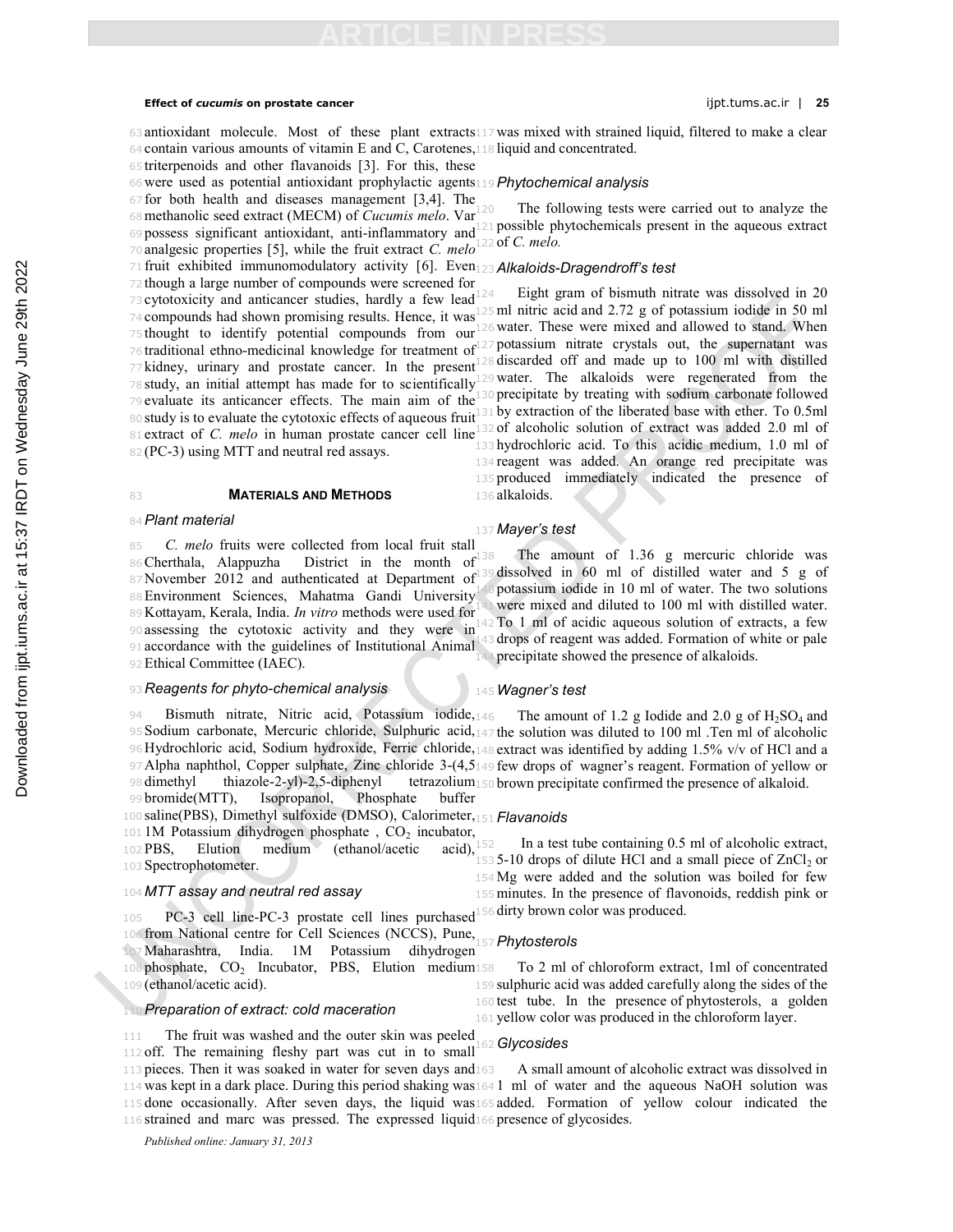#### **26** | IJPT | **January 2013** | vol. 12 | no. 1 **Ittiyavirah et al.**

**Table 1**. Phytochemical constituents aqueous extract of *C. melo*

| <b>Tests</b>        | <b>Observation</b>                    | <b>Inference</b>               |
|---------------------|---------------------------------------|--------------------------------|
| <b>Alkaloids</b>    |                                       |                                |
| Dragendroff's test  | Orange red ppt was observed           | Presence of alkaloids $(+)$    |
| Mayer's test        | Pale white ppt was observed           | Presence of alkaloids $(+)$    |
| <b>Flavanoids</b>   | Dirty brown ppt was observed          | Presence of Flavanoids $(+)$   |
| <b>Phytosterols</b> | Dark golden colour was observed       | Presence of phytosterols $(+)$ |
| <b>Glycosides</b>   | No characteristic change was observe  | Absence of glycosides (-)      |
| <i>Tannins</i>      | No characteristic change was observed | Absence of glycosides (-)      |
| Carbohydrates       |                                       |                                |
| Molisch's test      | No characteristic change was observed | Absence of carbohydrates (-)   |
| <b>Proteins</b>     | No characteristic change was observed | Absence of proteins $(-)$      |
| Biurett's test      |                                       |                                |
| <b>Saponins</b>     | No characteristic change was observed | Absence of saponins (-)        |

Table 2. Cytotoxicity studies aqueous extract of *C. melo* using MTT195 diphenyl tetrazolium bromide (MTT) by mitochondrial

|                    |             | 196 |  |
|--------------------|-------------|-----|--|
| <b>OD</b>          | % viability | 197 |  |
| $(540 \text{ nm})$ |             | 198 |  |
| 0.220              | 100         | 199 |  |
| 0.211              | 95.90       | 20( |  |
| 0.172              | 78.18       |     |  |
| 0.148              | 67.27       | 20: |  |
|                    |             |     |  |

#### <sup>167</sup> *Tannins-Ferric chloride test*

 To 1-2 ml of aqueous extract, few drops of 5% aqueous ferric chloride solution was added. A bluish black color which disappears on addition of a few ml of 171 sulphuric acid, there is no formation of yellowish brown precipitate.

#### <sup>173</sup>*Sugars-Molish's test*

 In a test tube containing 2 ml of aqueous extract, 2 drops of freshly-prepared 20% alcoholic solution of α- naphthol was added and mixed. To this solution, 2 ml of conc: Sulfuric acid was added so as to form a layer below the mixture. Formation of red violet ring at the junction of solution and its disappearance on the addition of an excess solution indicated the presence of  $219$  plates were incubated at room temperature for 30 min<br> $180$  addition of an excess solution indicated the presence of  $229$  until the cell get lysed and c carbohydrates.

#### <sup>182</sup>*Proteins-Biurett's test*

 In a test tube containing 2 ml of test sample, 2 ml of 184 10% NaOH is added and mixed well. Then  $0.1\%$  CuSO<sub>4</sub> solution is added. A violet or pink colour indicated the <sup>225</sup> *Neutral red assay* presence of proteins.

### <sup>187</sup>*Saponins-Froth Test*

<sup>188</sup> Few ml of the extract is transferred in to a test tube <sup>229</sup> diffuses through the cellular membrane of the cells, 189 and shaken vigorously then is left to stand for 10 min. A<sub>230</sub> accumulates in the cellular cytoplasm and stores in the <sup>190</sup> thick persistent froth indicated presence of saponins.

### <sup>191</sup> *Cytotoxicity studies [7]* <sup>192</sup> *MTT assay*

*Published online: January 31, 2013*

succinate dehydrogenase. The MTT enters the cells and passes into the mitochondria where it is reduced to an 198 insoluble, colored (dark purple) formazan product. The products are then solubilized with an organic solvent  $(eg.$  isopropanol) and the released, solubilized formazan reagent. Since reduction of MTT can only occur in <sup>202</sup>metabolically-active cells, the level of activity is a <sup>203</sup>measure of the viability of the cells

<sup>204</sup> PC-3 human prostate cell lines purchased from <sup>205</sup> NCCS Pune, was maintained in Dulbecco's Modified Eagles Media (DMEM) and grown to confluency at  $37^{\circ}$ C and  $5\%$  CO<sub>2</sub> in a humidified atmosphere in a CO<sub>2</sub> incubator. The cells were trypsinized  $(500 \mu)$  of 0.025% Trypsin in PBS/ EDTA solution) for 2 min and passaged to T flasks in complete aseptic conditions and incubated. Extracts were added to 80% confluent cells at a concentration of 100  $\mu$ g, 500  $\mu$ g and 1000  $\mu$ g from a stock of 100 mg/ml and incubated for 24 h. The cell culture suspension was washed with  $1\times$  PBS. Then, 200 µl MTT solutions were added to the culture (MTT: 5 mg/volume dissolved in PBS). These were incubated at 37°C for 3 hours. All MTT wash was removed with  $1\times$ PBS and 300 µl DMSO was added to each culture. The <sup>220</sup> until the cell get lysed and color was obtained. The <sup>221</sup> solution was transferred to centrifuge tubes and <sup>222</sup> centrifuged at top speed for 2 min to precipitate cell <sup>223</sup> debris. Optical density (OD) was read at 540 nm using <sup>224</sup> DMSO as blank.

 The neutral red cytotoxicity test was based on the ability of living cells to uptake and bind neutral red (NR). NR was a positively-charged dye that easily acidic environment of lysosomes. The principle of the test consists in the fact that NR are able to absorb and bind only with live cells while this ability declines in damaged or dead cells. The amount of accumulated NR

193 MTT is a colorimetric assay that measures the 235 was thus directly proportional to the amount of live cells <sup>194</sup> reduction of yellow 3-(4, 5-dimethythiazol-2-yl)-2, 5- <sup>236</sup> in the cell culture. The pH of the neutral red solution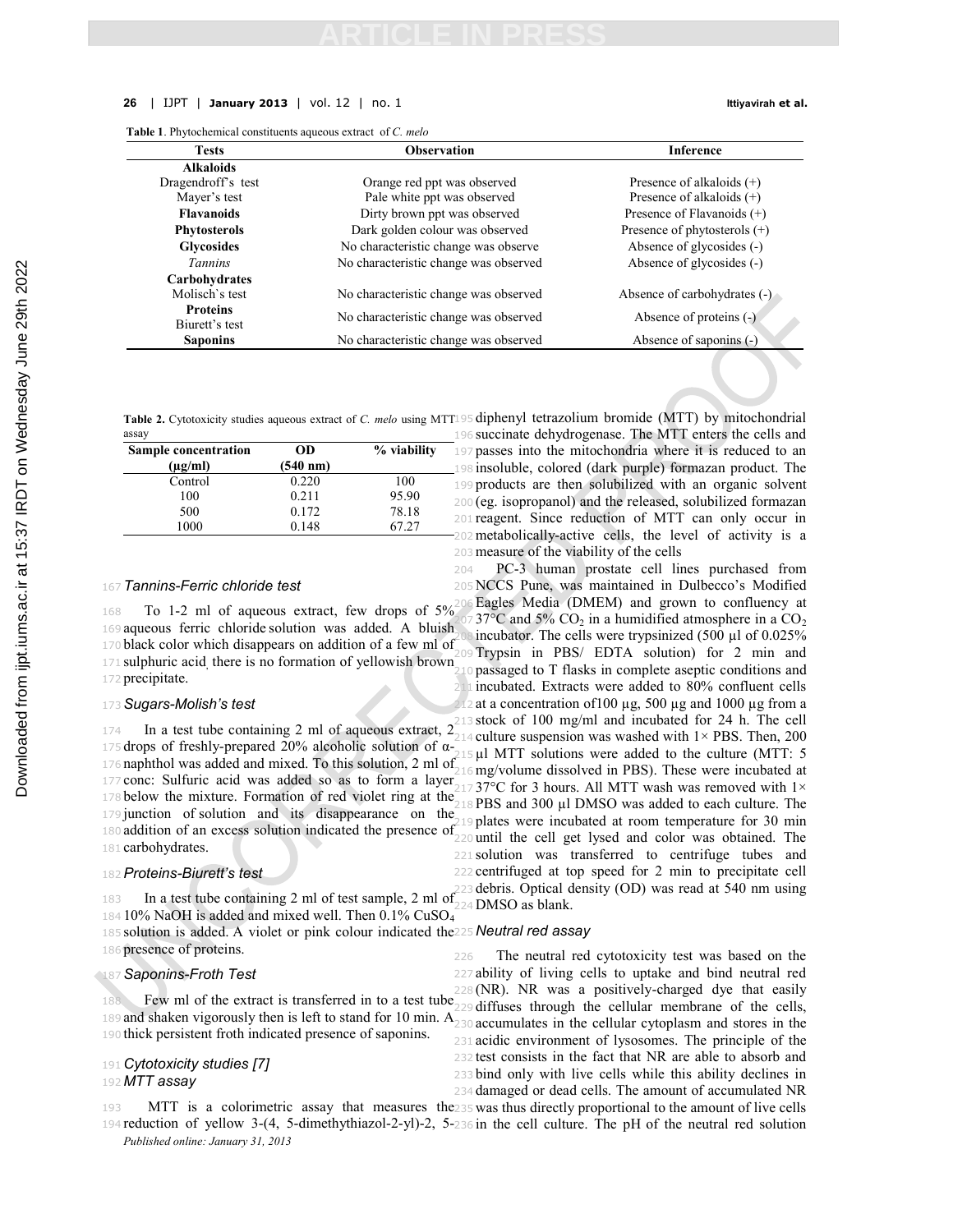#### **Effect of** *cucumis* **on prostate cancer** ijpt.tums.ac.ir | **27**

**Table 3**. Cytotoxicity studies aqueous extract of *C.melo* using Neutral red assay

| <b>Sample concentration</b><br>$(\mu g/ml)$ | <b>OD</b><br>$(540 \text{ nm})$ | % viability | $\overline{\mathcal{L}}$ |
|---------------------------------------------|---------------------------------|-------------|--------------------------|
| Control                                     | 0.086                           | 100         |                          |
| 100                                         | 0.070                           | 81.39       | $\overline{2}$           |
| 500                                         | 0.065                           | 75.58       | 21                       |
| 1000                                        | 0.057                           | 66.27       | 21                       |

237 was adjusted in all the experiments to 6.35 with the $_{273}$ 238 addition of potassium dihydrogen phosphate (1M), 10  $\mu$ 1<sub>274</sub> high morbidity and mortality rate with a medium of neutral red solution was added to plates and <sup>275</sup> survival of approximately, 12–15 months. Available incubated for 3 h in  $CO_2$  incubator at  $37^{\circ}$ C. Cells were  $276$  treatment alternatives include radiotherapy after radical 241 then washed with phosphate buffer saline (PBS) and <sub>277</sub> retropubic prostatectomy, radical prostatectomy, fixed with 200 ul of fixing solution. One ml of the  $278$  external beam radiation, prostate brachy therapy, and elution medium (ethanol/ acetic acid, 50%/1%) was <sup>279</sup> androgen ablation of the prostate. Until recently, despite added followed by gentle shaking for 10 min, so that <sup>280</sup> androgen suppression, no cytotoxic agent has been able complete dissolution was achieved. Aliquots of the <sup>281</sup> to change the progression of metastatic prostate cancer. resulting solutions were transferred to cuvettes and the <sup>282</sup> Androgen ablation therapy remains the main course of absorbance at 540 nm was recorded using the <sup>283</sup> treatment with advanced disease. However, it has no spectrophotometer.

### <sup>249</sup> **RESULTS**

### <sup>250</sup>*Phytochemical analysis*

 The medicinal value of these plants lies in some chemical active substances that produce a definite physiological action on the human body. The most important of these bioactive constituents of plants are alkaloids, tannins, flavonoids and phenolic compounds [8]. The Phytochemical screening of the aqueous extracts of plant sample revealed the presence of alkaloids and flavonoids and phytosterols (Table 1) [9].

#### <sup>259</sup> *Cytotoxic studies*

260 MTT results showed that 1000  $\mu$ g/ml aqueous 300 isolated components for apoptotic properties to identify extract of *Cucumis melo* showed 67.27% (Table 2, Fig <sup>301</sup> potential anti-cancer compounds. Over 60% anti-cancer 1) while the neutral red uptake assay showed 66.27% <sup>302</sup> agents currently used are derived from natural sources, viability (Table 3, Fig 2). The photograph of PC-3 cell <sup>303</sup> including plants, marine organisms and micro-



**Fig 1.** Cytotoxicity studies aqueous extract of *C.melo* using MTT assay

*Published online: January 31, 2013*

 line is taken using inverted illuminating microscope while the control received vehicle and treatment groups were received *C.melo* at a conc.100µg/ml and 1000  $67 \mu g/ml$  (Fig 3). The results indicate that the crude aqueous extract of *C. melo* on PC-3 cell lines had shown  $69a$  dose-dependent anti proliferative effect. The IC<sub>50</sub> values of MTT and Neutral red assays were found to be  $71 1470$  and 1860  $\mu$ g/ml respectively (Figs 4 and 5).

#### <sup>272</sup> **DISCUSSION**

Metastatic prostate carcinoma is associated with a effect on hormone-independent cancer cells. Chemotherapeutic agents result in less than a 10% response in advanced prostate carcinoma, in part due to

<sup>287</sup> increased resistance of androgen-independent cells to <sup>288</sup> apoptosis. However, the severe side effects of chemotherapy have remained a major problem.

In recent years considerable efforts have been made to identify naturally-occurring compounds and related synthetic agents can prevent the development and recurrence of cancer. A wide variety of natural food and food products can induce apoptosis in various tumor cells. There is strong evidence supporting the positive <sup>296</sup> role of some natural materials and medicinal plants in <sup>297</sup> oncology and their ability affect all phases of <sup>298</sup> tumerogenic process. Therefore, it is important to screen <sup>299</sup> the natural products either as crude extracts or as



**Fig 2.** Cytotoxicity studies aqueous extract of *C.melo* using Neutral red assay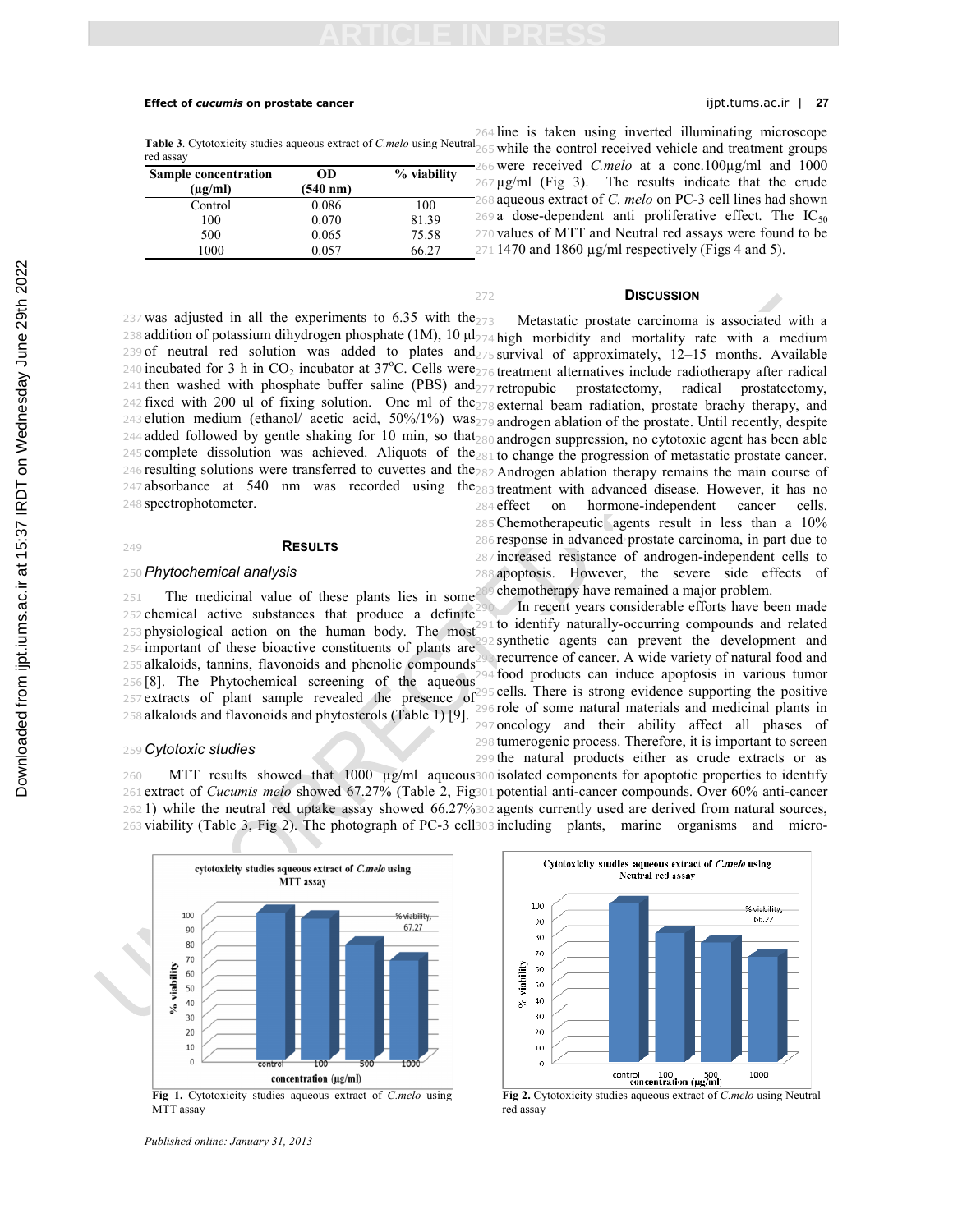

**CONTROL**  $100$ mcg/ml 1000 mcg/ml

**Fig 3.** Photograph of PC-3 cell line: i) control received vehicle, ii)*C.melo* at a conc.100µg/ml and iii) *C.melo* at a conc.1000 µg/ml



**Fig 4.** IC50 value of aqueous extract of *C.melo* using MTT assay **Fig 5.** IC50 value of aqu. extract of *C.melo* using Neutral red

304 organisms and they offer an opportunity to study the 323 2. <sup>305</sup>molecular mechanisms of tumerogenesis.

<sup>306</sup>Cucurbitaceae plants are highly useful as they have 307 good potential against many health ailments. In the  $_{337}$  3. 308 present study, the phytochemical screening of the 309 aqueous extracts of plant sample revealed the presence339 310 of alkaloids and flavonoids and phytosterols [9]. These 340 4.  $311$  phytoconstituents may be responsible for various<sup>341</sup> <sup>312</sup> activities. Flavanoids are diverse family of compounds 313 commonly found in fruits, vegetables and honey.  $3435$ . 314 Flavanoids are generally safe and associated with  $\log_{345}$ 315 toxicity, making them ideal candidates for cancer  $_{3466}$ . 316 chemopreventive agents. MTT results and neutral red<sub>347</sub> 317 uptake assay confirms dose-dependent anti-proliferative<sub>3487</sub>. <sup>318</sup> effect of crude aqueous extract of *Cucumis melo* on 319 prostate cancer cell lines. As the dose of the extract<sup>350</sup> <sup>320</sup> increases, number of viable cells decreases and <sup>321</sup> confirms the cytotoxic activity.

<sup>322</sup> It is concluded that the aqueous extract of *C. melo* 323 was found to possess dose-dependent cytotoxic activity $_{3559}$ <sup>324</sup> on metastatic human prostate cancer cell lines PC-3. 325 Further studies are warranted to explore the anticancer<sup>357</sup> 326 effect of *C. melo* and also the active principles could be<sup>358</sup> <sup>327</sup> isolated and investigated.

#### <sup>328</sup> **REFERENCES**

- 329 1. Ritschel PS, Lins TC, Tristan RL, Buso GS, Buso JS, Ferreira
- 
- 331 genomic library for genetic analysis of melon (*Cucumis melo*
- 332 L.). *BMC Plant Biol* 2004; 4:9.

*Published online: January 31, 2013*



assay

- 333 2. Vouldoukis I, Lacan D, Kamate C, Calenda A, Mazier D. 334 Antioxidant and Antinflammatory properties of a *Cucumis melo* 335 extract rich in superoxide dismutase activity. *J Ethnopharmacol* 336 2004; 94:67-75.
- Aruoma OI. Methodological considerations for characterizing potential antioxidant actions of bioactive components in plant 339 foods. *Mutation Res* 2003; 523:9-20.
- Peng J, Jones GL, Watson K. Stress Proteins as biomarkers of oxidative stress: Effects of Antioxidant Supplements. Free 342 *radical Biol Med* 2004; 28:1598-606.
- Arora R, Kaur M, Gill NS. Antioxidant activity and 344 Pharmacological Evaluation of *Cucumis melo* Var Agrrestes 345 Methanolic Seed Extract. *J Phytochemistry* 2011:8-15.
- Duke JA, Ayensu ES. Medicinal Plants of China Reference Publications 1985:1256-1280.
- Arung ET, Wicaksono BD, Handoko YA, Kusuma IW, Yulia D, Sandra F. Anti-Cancer Properties of Diethylether Extract of 350 Wood from Sukun (*Artocarpus altilis*) in Human Breast Cancer 351 (T47D) Cells. *Tropical J Pharmaceu Res* 2009; 8 :317-24.
- 352 8. Edeoga HO, Okwu DE, Mbaebie BO. Phytochemical 353 constituents of some Nigerian medicinal plants. *Afr J Biotech* 354 2005; 4:685-8.
	- Pugalendren S, Sarangam B, Rengasamy R. Extraction of R-356 Phycoerythrin from *Kappaphycus alvarezii* (Doty) Doty ex Silva 357 and analyses of its physico-chemical properties. *J Acad Indus* 358 *Res* 2012 1:407-11.

#### <sup>359</sup> **CURRENT AUTHOR ADDRESSES**

- 360 Sibi P Ittiyavirah, Department of Pharmacology, University College
- 361 of Pharmacy, Cheruvandoor campus, Ettumanoor P.O, Kottayam, 362 Kerala Pin-686691, India. E-mail: sibitho@gmail.com 363 (Corresponding author)
- 330 ME. Development of microsatell markers from an enriched 364 Ann George, Department of Pharmacology, University College of 365 Pharmacy, Cheruvandoor campus, Ettumanoor P.O, Kottayam, Kerala Pin-686691, India.